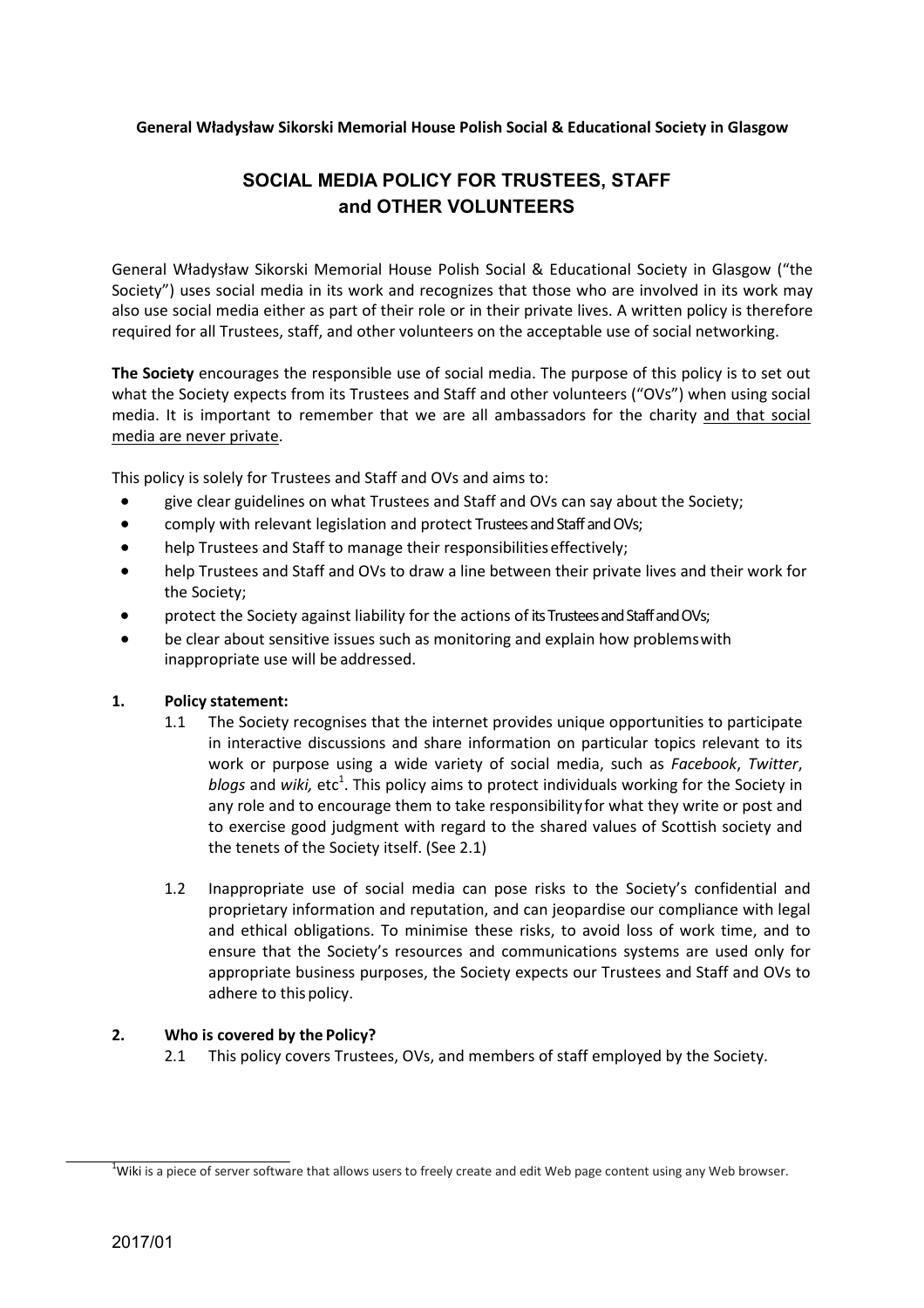#### 3. Scope and purpose of the Policy

- 3.1 This policy deals with the use of all forms of social media, including Facebook, YouTube, Twitter and any other social networking sites, and any other internet postings, including blogs.
- 3.2 It applies to the use of social media both for Society and personal purposes, whether while undertaking Society business or otherwise. The policy applies regardless of whether the social media are accessed using Society IT facilities or equipment belonging to the Trustee or Staff or OV.
- 3.3 If a Trustee or staff member or OV is found to be in breach of this policy, the Society reserves the right to deal with the breach under the terms of the Constitution and bye-laws or in such other manner as the Board of Trustees deems appropriate to the best interests of the Society in the circumstances.
- 3.4 The Board of Trustees, through the Officers of the Society, may require a Trustee or staff member or OV to remove internet postings which are deemed to constitute a breach of this policy.
- $\bar{3}$ .5 This policy links to all other declarations or agreements required of Trustees or members of staff. Therefore, a Trustee or member of staff or OV should never use social media in a way that may breach the requirements of such declarations or agreements or of the Constitution or bye-laws of the Society or that might be perceived to be an offence of hate or harassment against any person or group of persons or which in any other way could be considered a civil or criminal offence in Scotland.

## 4. Personnel responsible for ensuring adherence to the Policy:

- 4.1 The Board of Trustees has a specific responsibility for ensuring that Trustees and Staff and OVs operate within the boundaries of this policy, for ensuring that all Trustees and Staff and OVs understand the standards of behaviour expected of them, and for taking action when such behaviour falls below these standards.
- 4.2 Clause 4.1 notwithstanding, the responsibility for adherence to the policy rests squarely with each individual Trustee and member of staff and OV. Each is personally responsible for the success of this policy and should ensure that he or she understands it. Any potential misuse of social media or questions regarding the content or application of this policy should be reported immediately to the Convenor of the Finance & Administration Committee or to the Chair of the Board.

# 5. Guidelines for the responsible use of social media:

 The following sections of the policy are designed to provide Trustees and Staff and OVs with practical guidelines and recommendations for using social media responsibly and safely.

- 5.1 The Society wants its Trustees, Staff and OVs to help protect its honour and reputation and financial wellbeing. No Trustee or member of staff or OV may post disparaging or defamatory statements about:
	- 5.1.1 The Society or its purposes or its activities;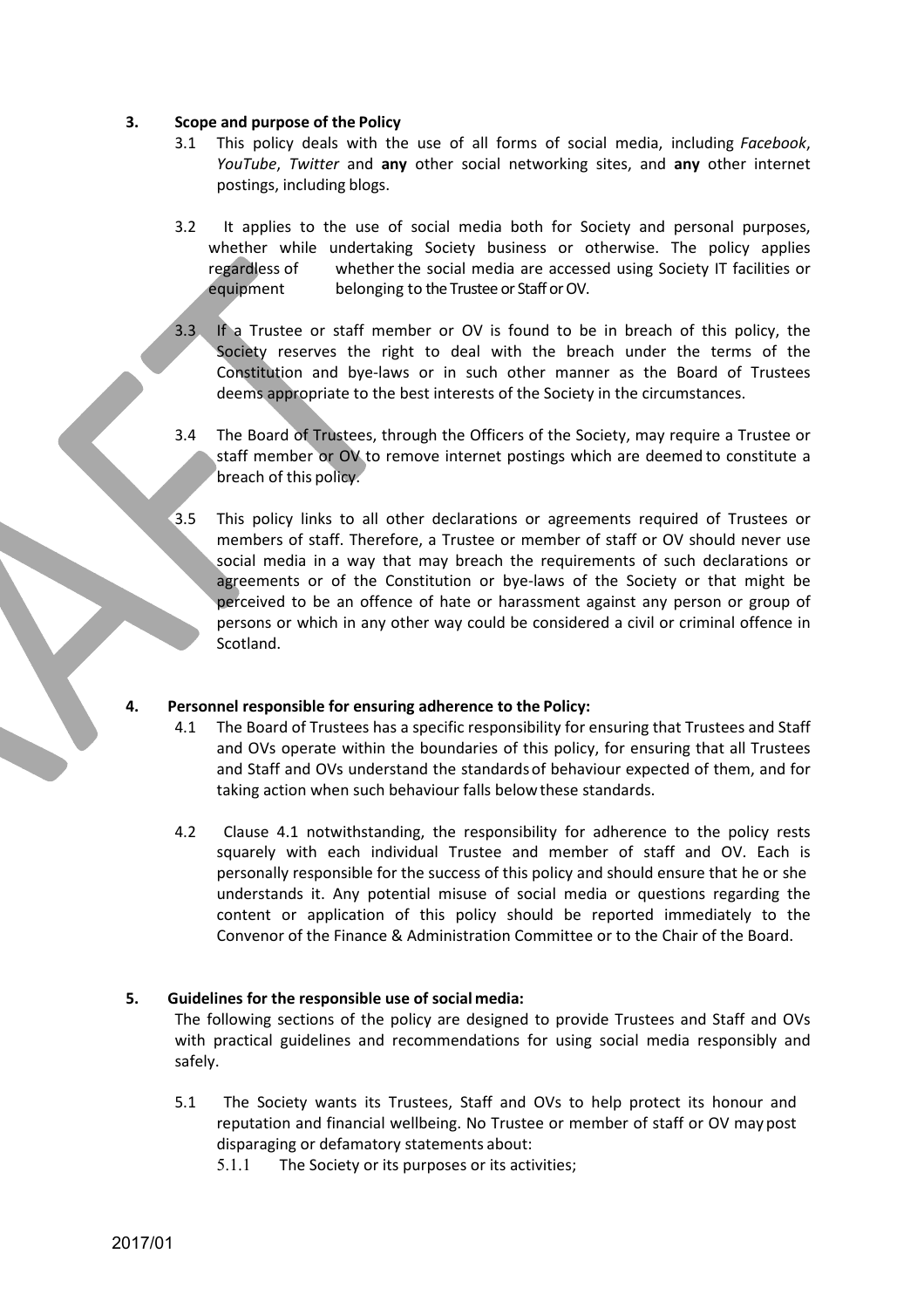- 5.1.2 The Society's Trustees, either individually or as a Board, its Staff, its volunteers, its patrons, its guests, or its members past or present;
- 5.1.3 The Society's suppliers and vendors; or
- 5.1.4 Any other affiliates or stakeholders;

nor may Trustees or Staff or OVs make or post anything in social media that might be construed in a way that could damage the Society's reputation, even indirectly.

- 5.2 Trustees and Staff and OVs are personally responsible for what they communicate in social media (as part of their role or on personal sites) and should always remember that what they publish might be available to be read by others for a long time. There is no such thing as privacy on social media.
- 5.3 A Trustee or staff member or OV must obtain the written consent of an Officer of the Society prior to posting images or text on social media regarding the Society or its purposes or activities. Such written consent may be e-mail. Should an Officer of the Society wish to post such images or text, he or she must inform the Chair by letter or e-mail immediately and, where an Officer has given consent for posting such images or  $\overline{text}$ , he or she must inform the Chair immediately by letter or email.
- The Society does not sanction the "tagging" of vulnerable adults or anyone under the age of 18.
- 5.5 **Trustees or staff members or OVs are not obliged to link their personal social** media to any of the Society's social media.
- 5.6 No Trustee or staff member or OV may set up social media accounts to facilitate their work for the Society without the prior written consent by letter or by e-mail of the Board of Trustees through its Finance & Administration Committee.
- 5.7 If a Trustee or member of staff or OV discloses his or her role within the Society in connection with any posting or conversation on social media, he or she must also state that the comments posted are personal and do not necessarily represent those of the Society (for example, "the views I express in this post may not represent the views of the Polish Social & Educational Society in Glasgow"). He or she must also ensure that the personal profile and any content posted are consistent with the image he or she presents to the Society.
- 5.8 A Trustee, staff member or OV may only use the Society's email addresses if his or her responsibilities include using social media on behalf of the organisation.
- 5.9 Trustees, staff members or OVs are personally responsible for the security settings of any social media sites they may use and should ensure they are set to the appropriate level to limit those who can see the posted information.
- 5.10 Trustees, staff members and OVs must respect the confidentiality of Society data at all times and must protect that confidentiality. They should be aware of Data Protection issues, legislation and regulation and, if in doubt consult the Chair or the Convenor of the Finance & Admin Committee. Confidential information includes things such as unpublished details about the Society's work, details of Board and committee meetings. current projects, future projects, financial